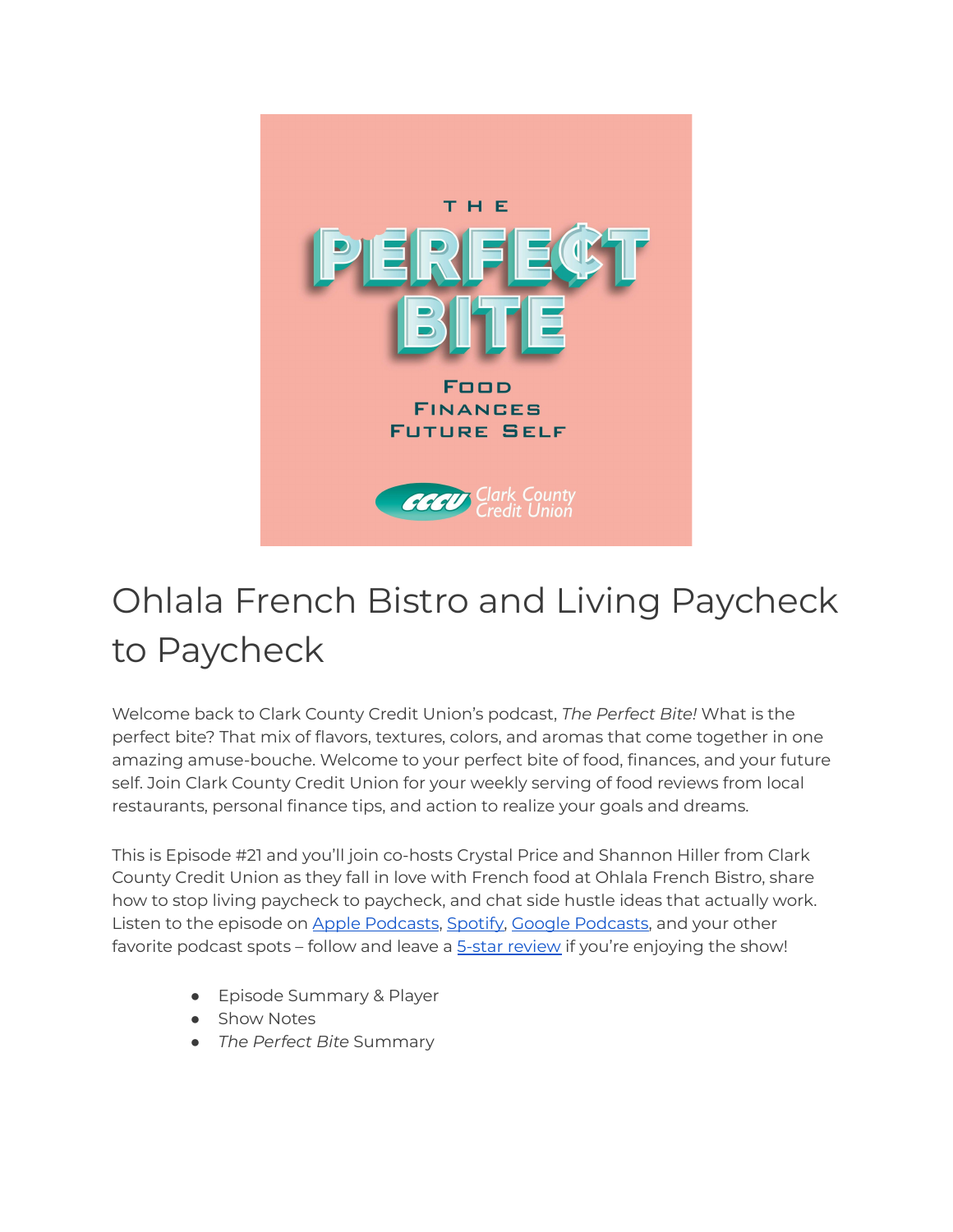## *The Perfect Bite* **Episode #21: Ohlala French Bistro and Living Paycheck to Paycheck**

In this twenty-first bite, join co-hosts Crystal Price and Shannon Hiller from Clark County Credit Union as they fall in love with French food at Ohlala French Bistro, share how to stop living paycheck to paycheck, and chat side hustle ideas that actually work. Hear the best French dishes to try, what expenses to prioritize each month, and ways you can supplement your income from home. This episode covers everything from snails to side hustles. Here's a small sample of what you will hear in this episode:

- How was Ohlala French Bistro?
- What is escargot?
- How do you stop living paycheck to paycheck?
- What are the Four Walls of Expenses?
- Has Crystal ever sold hand-me-downs?
- How do you make extra money on the side?
- Has Shannon ever used an online marketplace?
- What are NFTs?

Learn more at [CCCULV.org.](https://www.ccculv.org/)

Check out the episode and show notes below for much more detail.

## **Show Notes**

- **Ohlala French Bistro and Living Paycheck to Paycheck**
	- [0:08] Welcome to *[The Perfect Bite](https://www.ccculv.org/)*
	- o [0:22] Learn more at [CCCULV.org](https://www.ccculv.org/)
	- [0:36] [Crystal Price](https://www.ccculv.org/Our-Mission.aspx), [Shannon Hiller](https://www.ccculv.org/Our-Mission.aspx)
	- **○ Food: Ohlala French Bistro**
	- [1:09] [Ohlala French Bistro](https://www.ohlalafrenchbistro.com/)
	- [1:36] Where is the restaurant located?
	- [2:14] [Escargot](https://en.wikipedia.org/wiki/Escargot)
	- [4:44] Email us at [ThePerfectBite@CCCULV.com](mailto:ThePerfectBite@CCCULV.org)
	- **○ Finances: Living Paycheck to Paycheck**